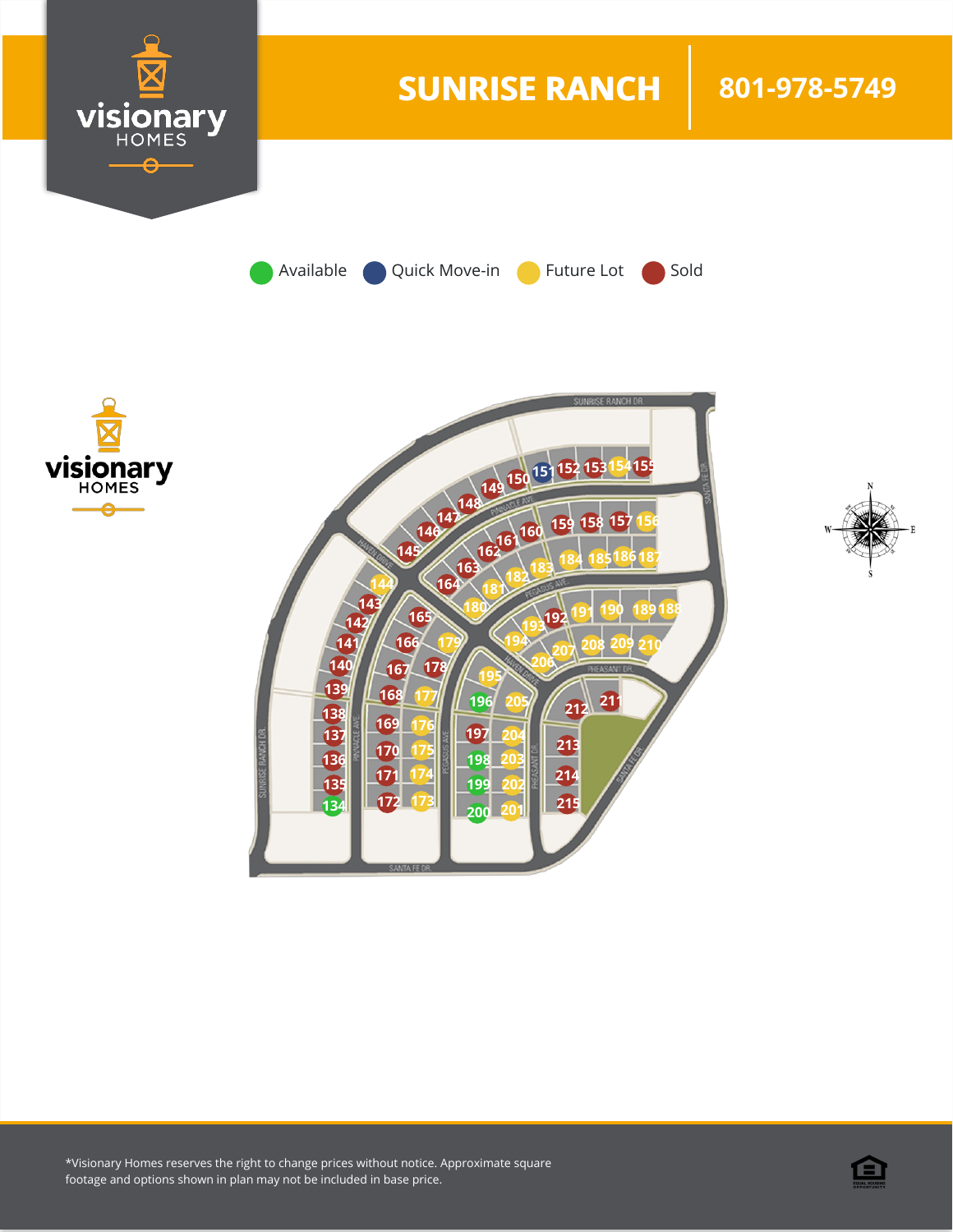

| Lot $#$ | <b>Address</b>      | <b>Lot Size</b> | <b>Status</b>   | <b>Details</b>   |
|---------|---------------------|-----------------|-----------------|------------------|
| 151     | 2152 W Pinnacle Ave | 0.2 Acres       | Spec For Sale   | View this home » |
| 200     | 156 N Pegasus Ave   | 0.2 Acres       | Lot Available   |                  |
| 199     | 184 N Pegasus Ave   | 0.2 Acres       | Lot Available   |                  |
| 198     | 212 N Pegasus Ave   | 0.2 Acres       | Lot Available   |                  |
| 197     | 240 N Pegasus Ave   | 0.2 Acres       | Sold            |                  |
| 196     | 268 N Pegasus Ave   | 0.24 Acres      | Lot Available   |                  |
| 195     | 288 N Pegasus Ave   | 0.24 Acres      | Lot Unavailable |                  |
| 194     | 2269 W Pegasus Ave  | 0.2 Acres       | Lot Unavailable |                  |
| 193     | 2237 W Pegasus Ave  | 0.2 Acres       | Lot Unavailable |                  |
| 192     | 2161 W Pegasus Ave  | 0.2 Acres       | Sold            |                  |
| 191     | 2125 W Pegasus Ave  | 0.23 Acres      | Lot Unavailable |                  |

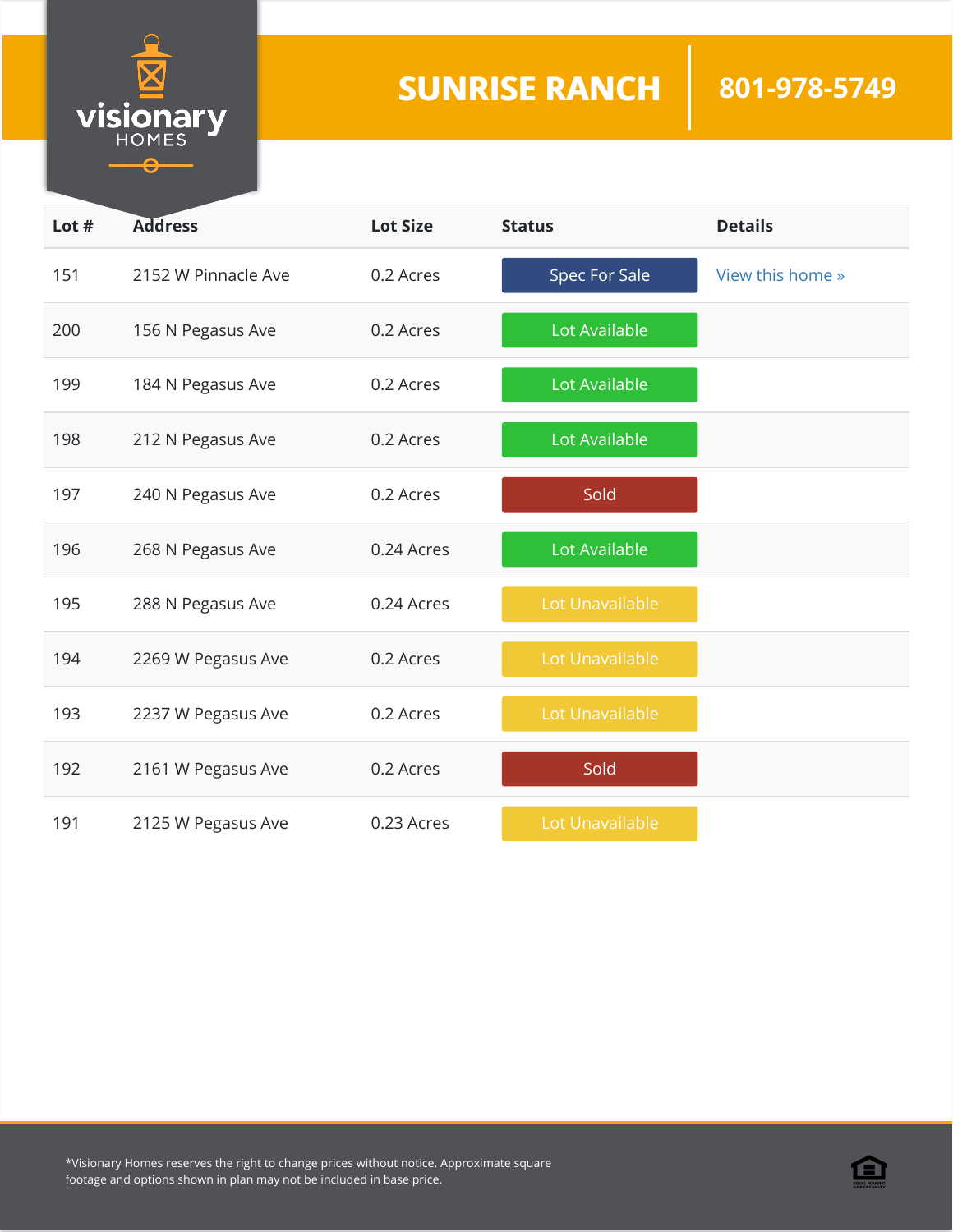

| Lot $#$ | <b>Address</b>     | <b>Lot Size</b> | <b>Status</b>   | <b>Details</b> |
|---------|--------------------|-----------------|-----------------|----------------|
| 190     | 2089 W Pegasus Ave | 0.23 Acres      | Lot Unavailable |                |
| 189     | 2047 W Pegasus Ave | 0.23 Acres      | Lot Unavailable |                |
| 188     | 2021 W Pegasus Ave | 0.23 Acres      | Lot Unavailable |                |
| 187     | 2036 W Pegasus Ave | 0.21 Acres      | Lot Unavailable |                |
| 186     | 2068 W Pegasus Ave | 0.21 Acres      | Lot Unavailable |                |
| 185     | 2104 W Pegasus Ave | 0.21 Acres      | Lot Unavailable |                |
| 184     | 2136 W Pegasus Ave | 0.24 Acres      | Lot Unavailable |                |
| 183     | 2166 W Pegasus Ave | 0.21 Acres      | Lot Unavailable |                |
| 182     | 2232 W Pegasus Ave | 0.21 Acres      | Lot Unavailable |                |
| 181     | 2254 W Pegasus Ave | 0.21 Acres      | Lot Unavailable |                |
| 180     | 2302 W Pegasus Ave | 0.22 Acres      | Lot Unavailable |                |

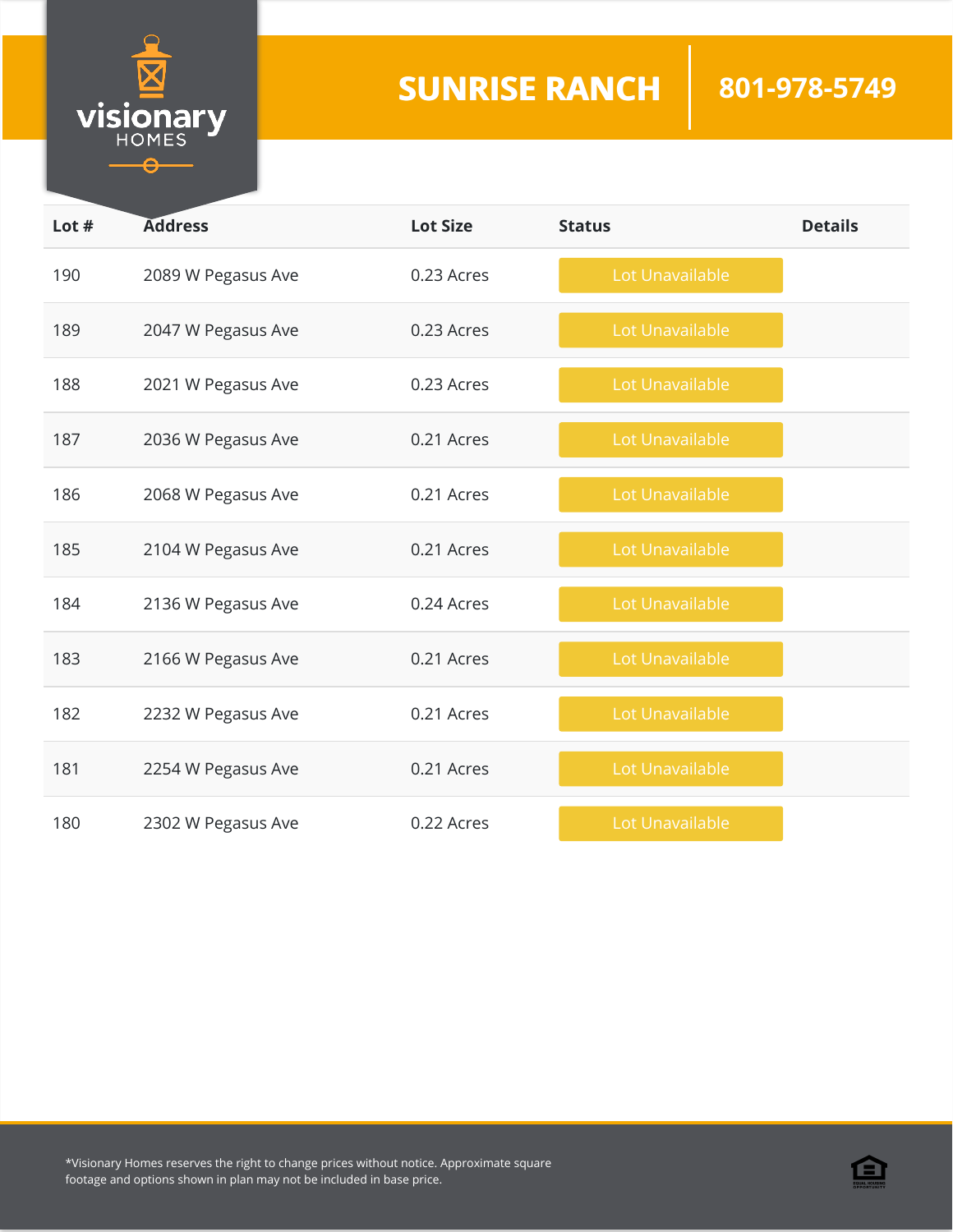

| Lot $#$ | <b>Address</b>        | <b>Lot Size</b> | <b>Status</b>   | <b>Details</b> |
|---------|-----------------------|-----------------|-----------------|----------------|
| 179     | 295 N Pegasus Ave     | 0.24 Acres      | Lot Unavailable |                |
| 178     | 273 N Pegasus Ave     | 0.24 Acres      | Sold            |                |
| 177     | 261 N Pegasus Ave     | 0.24 Acres      | Lot Unavailable |                |
| 176     | 255 N Pegasus Ave     | 0.19 Acres      | Lot Unavailable |                |
| 175     | 231 N Pegasus Ave     | 0.21 Acres      | Lot Unavailable |                |
| 174     | 203 N Pegasus Ave     | 0.21 Acres      | Lot Unavailable |                |
| 173     | 171 N Pegasus Ave     | 0.21 Acres      | Lot Unavailable |                |
| 215     | 184 North Pheasant Dr | 0.24 Acres      | Sold            |                |
| 214     | 222 North Pheasant Dr | 0.24 Acres      | Sold            |                |
| 213     | 264 North Pheasant Dr | 0.25 Acres      | Sold            |                |
| 212     | 348 North Pheasant Dr | 0.31 Acres      | Sold            |                |

\*Visionary Homes reserves the right to change prices without notice. Approximate square footage and options shown in plan may not be included in base price.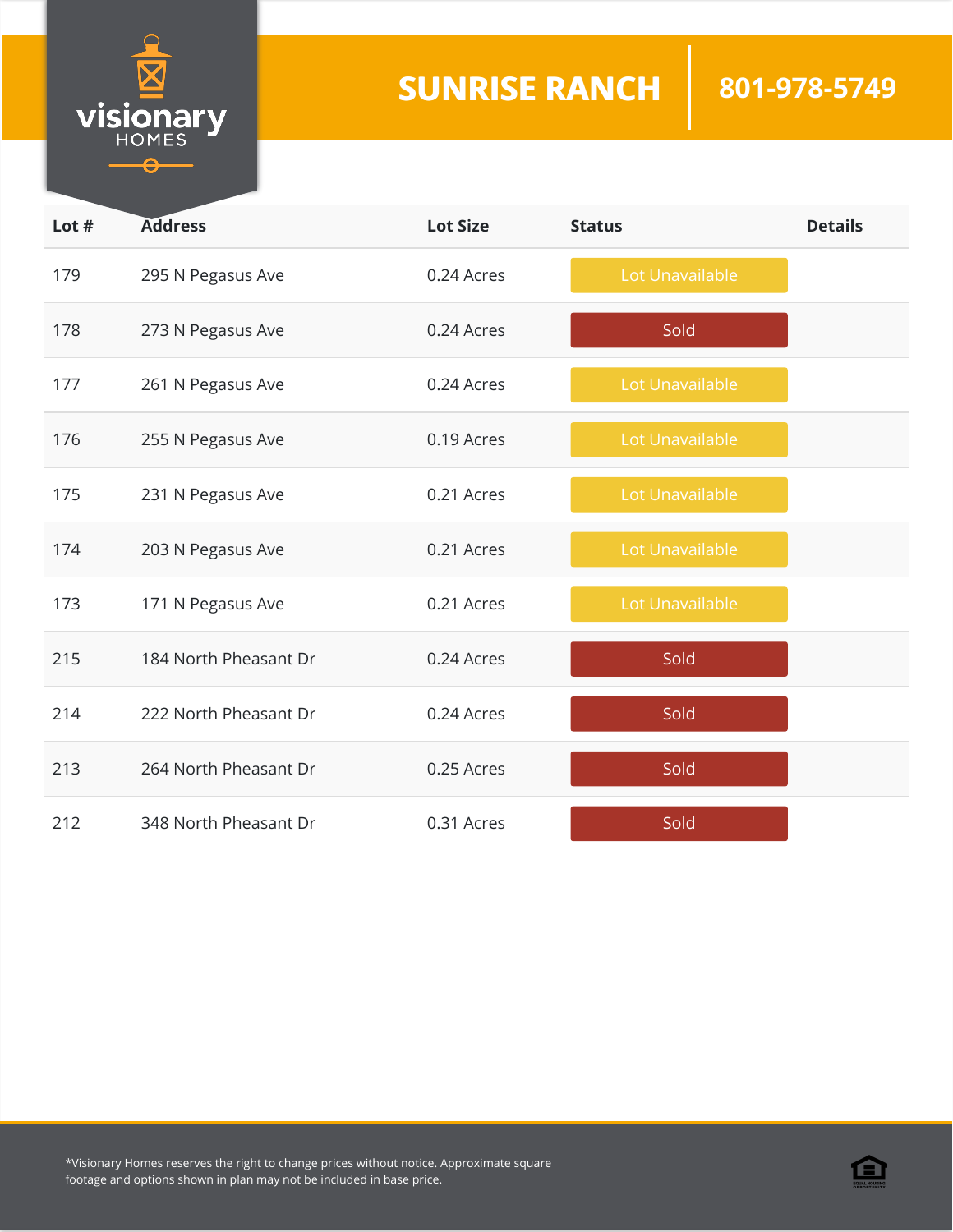

| Lot # | <b>Address</b>        | <b>Lot Size</b> | <b>Status</b>   | <b>Details</b> |
|-------|-----------------------|-----------------|-----------------|----------------|
| 211   | 2081 West Pheasant Dr | 0.26 Acres      | Sold            |                |
| 210   | 2038 West Pheasant Dr | 0.23 Acres      | Lot Unavailable |                |
| 209   | 2068 West Pheasant Dr | 0.23 Acres      | Lot Unavailable |                |
| 208   | 2098 West Pheasant Dr | 0.23 Acres      | Lot Unavailable |                |
| 207   | 2154 West Pheasant Dr | 0.19 Acres      | Lot Unavailable |                |
| 206   | 2244 West Pheasant Dr | 0.19 Acres      | Lot Unavailable |                |
| 205   | 293 North Pheasant Dr | 0.19 Acres      | Lot Unavailable |                |
| 204   | 281 North Pheasant Dr | 0.18 Acres      | Lot Unavailable |                |
| 203   | 243 North Pheasant Dr | 0.18 Acres      | Lot Unavailable |                |
| 202   | 215 North Pheasant Dr | 0.18 Acres      | Lot Unavailable |                |
| 201   | 177 North Pheasant Dr | 0.18 Acres      | Lot Unavailable |                |

\*Visionary Homes reserves the right to change prices without notice. Approximate square footage and options shown in plan may not be included in base price.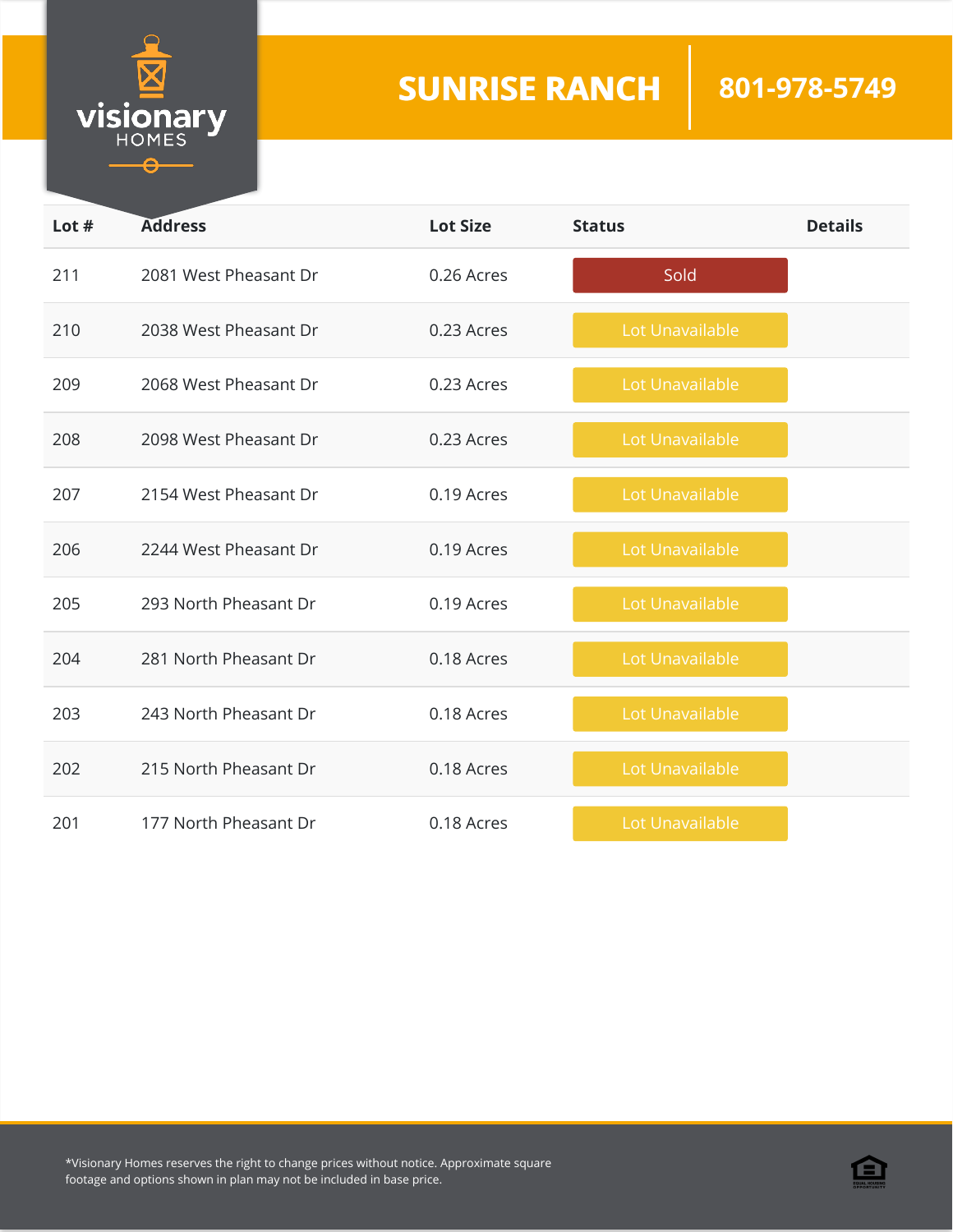

| Lot $#$ | <b>Address</b>          | <b>Lot Size</b> | <b>Status</b> | <b>Details</b> |
|---------|-------------------------|-----------------|---------------|----------------|
| 172     | 144 North Pinnacle Ave  | 0.21 Acres      | Sold          |                |
| 171     | 166 North Pinnacle Ave  | 0.21 Acres      | Sold          |                |
| 170     | 188 North Pinnacle Ave  | 0.22 Acres      | Sold          |                |
| 169     | 210 North Pinnacle Ave, | 0.22 Acres      | Sold          |                |
| 168     | 232 North Pinnacle Ave  | 0.21 Acres      | Sold          |                |
| 167     | 254 North Pinnacle Ave  | 0.21 Acres      | Sold          |                |
| 166     | 276 North Pinnacle Ave  | 0.21 Acres      | Sold          |                |
| 165     | 292 North Pinnacle Ave  | 0.24 Acres      | Sold          |                |
| 164     | 2319 West Pinnacle Ave  | 0.22 Acres      | Sold          |                |
| 163     | 2361 West Pinnacle Ave  | 0.2 Acres       | Sold          |                |
| 162     | 2243 West Pinnacle Ave  | 0.2 Acres       | Sold          |                |

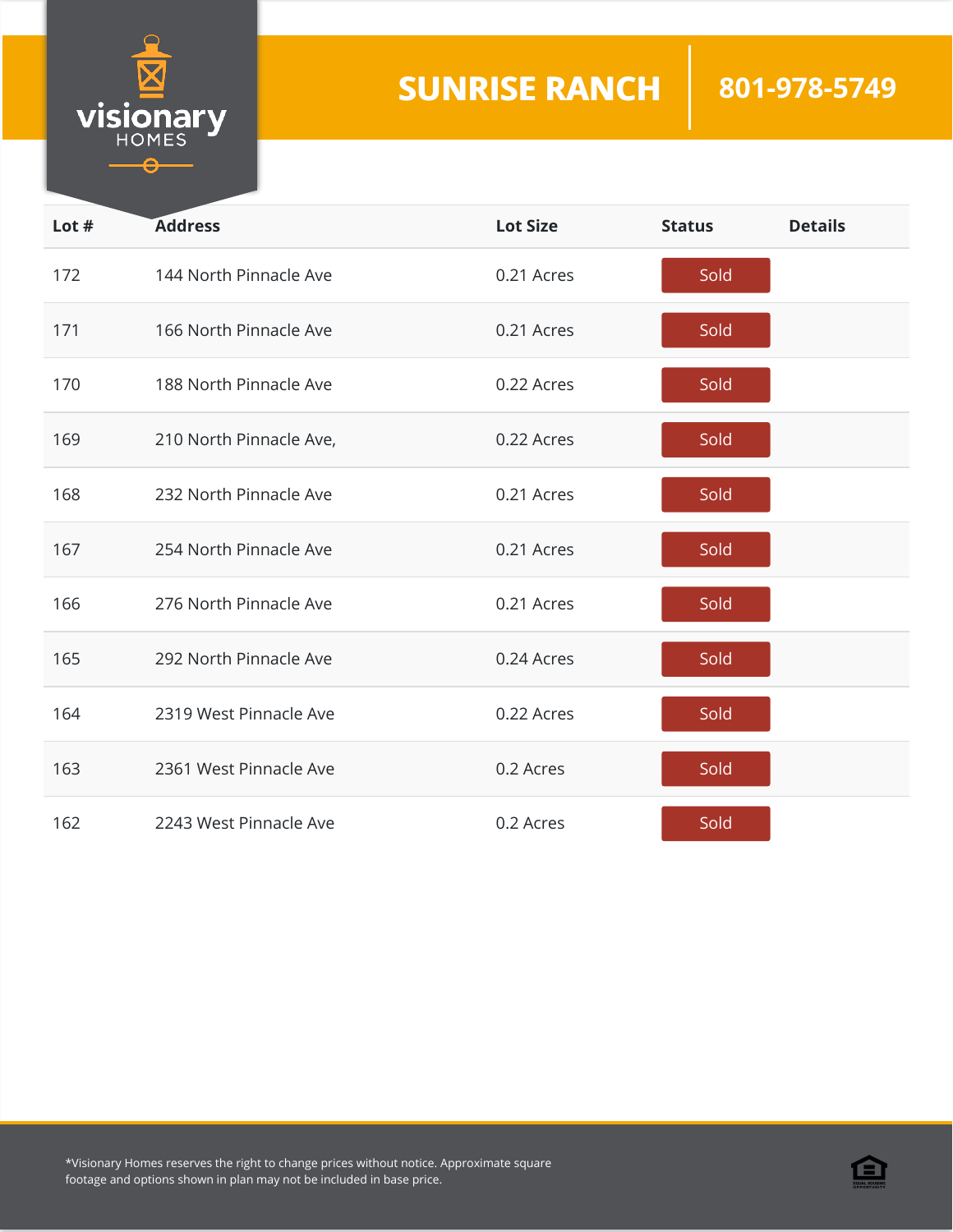

| Lot $#$ | <b>Address</b>         | <b>Lot Size</b> | <b>Status</b>   | <b>Details</b>  |
|---------|------------------------|-----------------|-----------------|-----------------|
| 161     | 2229 West Pinnacle Ave | 0.2 Acres       | Sold            |                 |
| 160     | 2177 West Pinnacle Ave | 0.2 Acres       | Sold            |                 |
| 159     | 2143 West Pinnacle Ave | 0.25 Acres      | Sold            |                 |
| 158     | 2117 West Pinnacle Ave | 0.25 Acres      | Sold            |                 |
| 157     | 2079 West Pinnacle Ave | 0.25 Acres      | Sold            |                 |
| 156     | 2041 West Pinnacle Ave | 0.25 Acres      | Lot Unavailable |                 |
| 155     | 2052 West Pinnacle Ave | 0.21 Acres      | Sold            |                 |
| 154     | 2078 West Pinnacle Ave | 0.21 Acres      | Lot Unavailable |                 |
| 153     | 2104 West Pinnacle Ave | 0.21 Acres      | Sold            |                 |
| 152     | 2128 West Pinnacle Ave | 0.21 Acres      | Sold            | Available Plans |
| 150     | 2176 West Pinnacle Ave | 0.21 Acres      | Sold            | Available Plans |